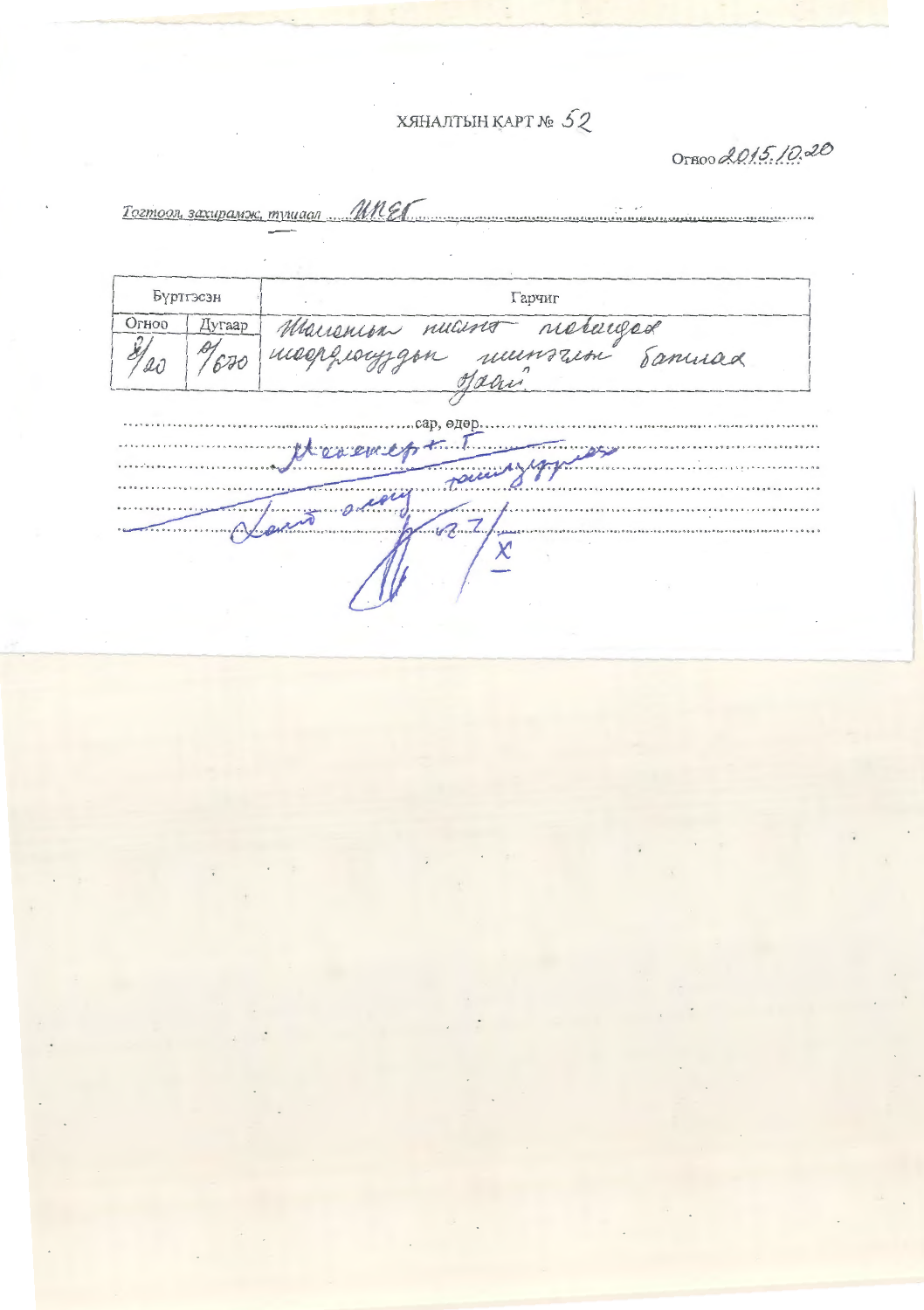

## ИРГЭНИЙ НИСЭХИЙН ЕРӨНХИЙ ГАЗРЫН ДАРГЫН **TYIIIAAJI**

 $2015$  OHbi 10 Capbill  $20$  exep

Дугаар A/646

Улаанбаатар хот

## Шалгалтын нислэгт тавигдах шаардлагуудыг шинэчлэн батлах түхай

Засгийн газрын агентлагийн эрх зүйн байдлын тухай хуулийн 8 дугаар зүйлийн 8.4, Иргэний нисэхийн түхай Монгол Улсын хуулийн 11 дүгээр зүйлийн 11.1 дэх заалт. ИНД-171 "Агаарын навигацийн үйлчилгээний техникийн байгууллага үйл ажиллагаа ба гэрчилгээжүүлэлт" дүрмийн 171.59 (д) дэх заалтыг тус тус үндэслэн ТУШААХ нь:

1. "Шалгалтын нислэгт тавигдах шаардлага"-ыгхавсралтаар шинэчлэн баталж, 2015 оны 10 дугаар сарын 19-ний өдрөөс эхлэн мөрдсүгэй.

2. Шалгалтын нислэгт тавигдах шаардлагуудын дагуу үйл ажиллагаандаа зохицуулалт хийхийг Шалгалтын нислэг, зураглалын алба /Н.Батсайхан/-нд, хэрэгжилтэд хяналт тавьж ажиллахыг Орлогч дарга бөгөөд Нисэхийн аюулгүй ажиллагааны хяналт, зохицуулалтын газрын дарга /Д.Батчулуун/-д тус тус үүрэг болгосугай.

3. Энэ тушаал гарсантай холбогдуулан Иргэний нисэхийн ерөнхий газрын даргын 2012 оны 11 дүгээр сарын 20-ны өдрийн А/395 дугаар, Нисэхийн аюулгүй ажиллагааны хяналт, зохицуулалтын газрын даргын 2013 оны 12 дугаар сарын 23ны өдрийн А/62 дугаар, 2015 оны 01 дүгээр сарын 16-ны өдрийн А/03 дугаар тушаалуудыг тус тус хүчингүйд тооцсугай.

ДАРГЫН ҮҮРГИЙГ ТҮР ОРЛО ГҮЙЦЭТГЭГ e de la provincia de la marca de la contenentación de la contenentación de la contenentación de la contenenta<br>La contenentación de la contenentación de la contenentación de la contenentación de la contenentación de la co

Г.НЯМДАВАА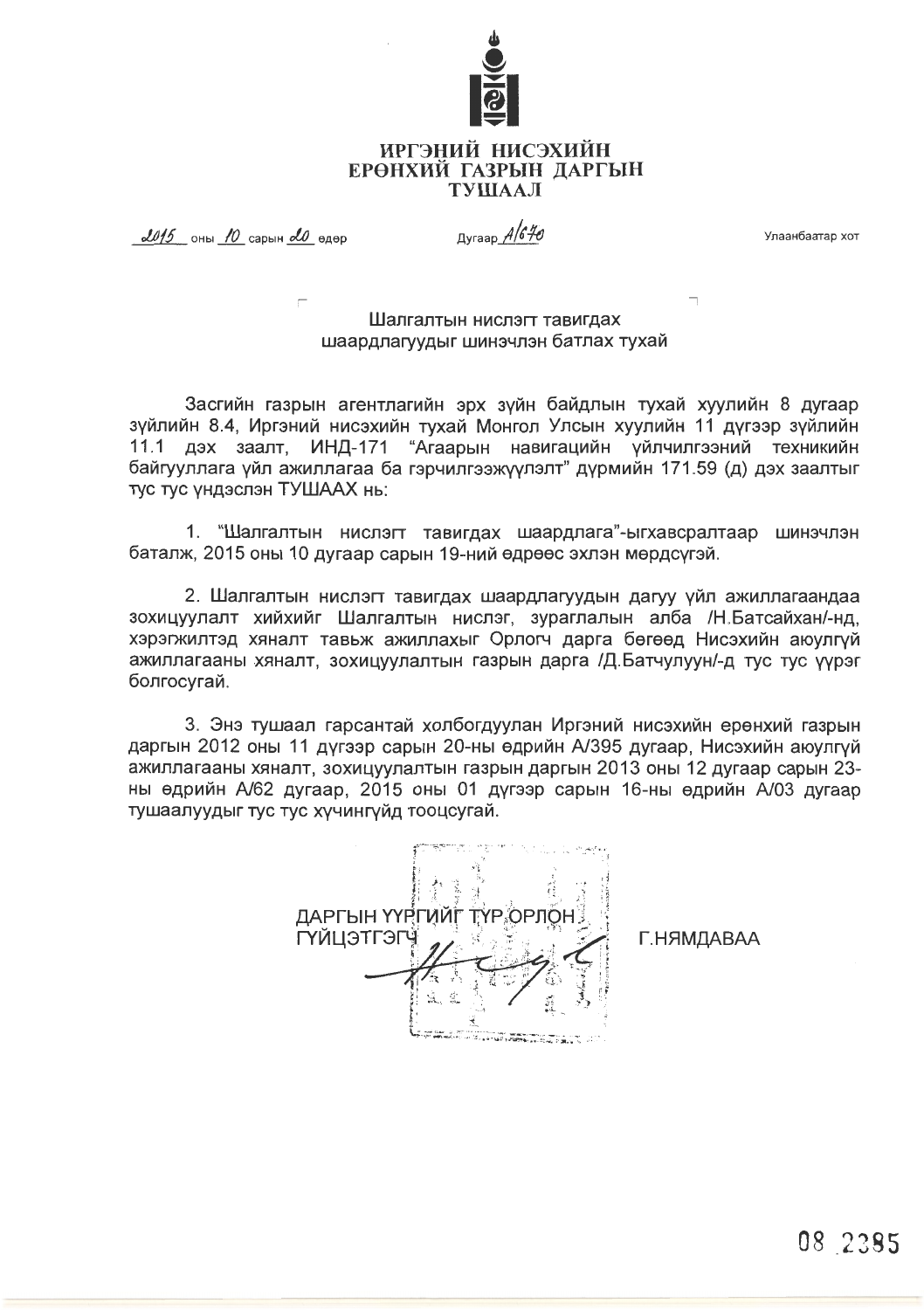Иргэний нисэхийн ерөнхий газрын даргын 2015 оны /0 дугаар сарын 20 өдрийн Авдугаар тушаалын хавсралт i Edina Arti

# ШАЛГАЛТЫН НИСЛЭГТ ТАВИГДАХ ШААРДЛАГУУД  $\mathbb{R}^3$

## А БҮЛЭГ. ЕРӨНХИЙ ЗҮЙЛ

#### Нэг. Зорилго

(а) Энэхүү баримт бичгийг ИНД-171.59, ИНД-173.57-ийн заалтуудыг хэрэгжүүлэх зорилгоор батлан гаргасан бөгөөд агаарын навигацийн үйлчилгээнүүдийн байгууламж, тоног төхөөрөмжүүд болон нислэгийн жүрмүүдад хийх шалгалтын нислэгүүдэд тавигдах шаардлагуудыг тодорхойлсон болно.

(б) Монгол Улсын нутаг дэвсгэрт шалгалтын нислэг гүйцэтгэх байгууллага, түүний ажилтнууд, ашиглагдах тоног төхөөрөмжүүд тэдгээрийн аюулгүй ажиллагаанд тавигдах шаардлагуудыг тогтооход оршино.

(в) Шалгалтын нислэгийн үйлчилгээ эрхлэх байгууллага нь энэхүү шаардлагуудыг хэрхэн хангаж ажиллах талаар Үйл ажиллагааны заавартаа тодорхой заасан байна.

## Хоёр. Хамрах хүрээ

(а) Энд заагдсан шалгалтын нислэгт тавигдах шаардлагууд нь Монгол Улсын нутаг дэвсгэр дээрх агаарын навигацийн үйлчилгээний тоног төхөөрөмж, байгууламжүүд болон Монгол Улсын агаарын зайд үйлчлэх нислэгийн жүрмүүдад хийгдэх бүхий л шалгалтын нислэгүүдэд хамаарна.

(б) Газрын байрлал тогтоох болон агаарын хөлгөөс тандах, турших гэх мэт нислэгүүдэд энэ шаардлагууд хамаарахгүй.

(в) Энэ шаардлагыг ICAO-ийн Doc 8071-д нийцүүлэн боловсрүүлсан болно.

## Б БҮЛЭГ. ШАЛГАЛТЫН НИСЛЭГИЙН БАЙГУУЛЛАГАД ТАВИГДАХ ШААРДЛАГА

## Гурав. Хуний нөөцөд тавигдах шаардлага

(а) Шалгалтын нислэг үйлдэх байгууллага нь дараах албан тушаалтан, ажилтантай байна. Үүнд:

- 1/ Шалгалтын нислэгтэй холбоотой бүх үйл ажиллагаа энэхүү шаардлагад нийцэж, санхүүжиж байгааг бататгах, хяналт тавих, хариуцлага хүлээх удирдах албан тушаалтан;
- 2/ Байгууллагын үйл ажиллагаа энэхүү шаардлагыг хангаж байгааг бататгах, хянах үүрэг хүлээсэн, энэ зүйлийн (а)-ийн 1/-д заасан удирдах албан тушаалтанд шууд захирагдах албан тушаалтан:

 $12<sub>1</sub>$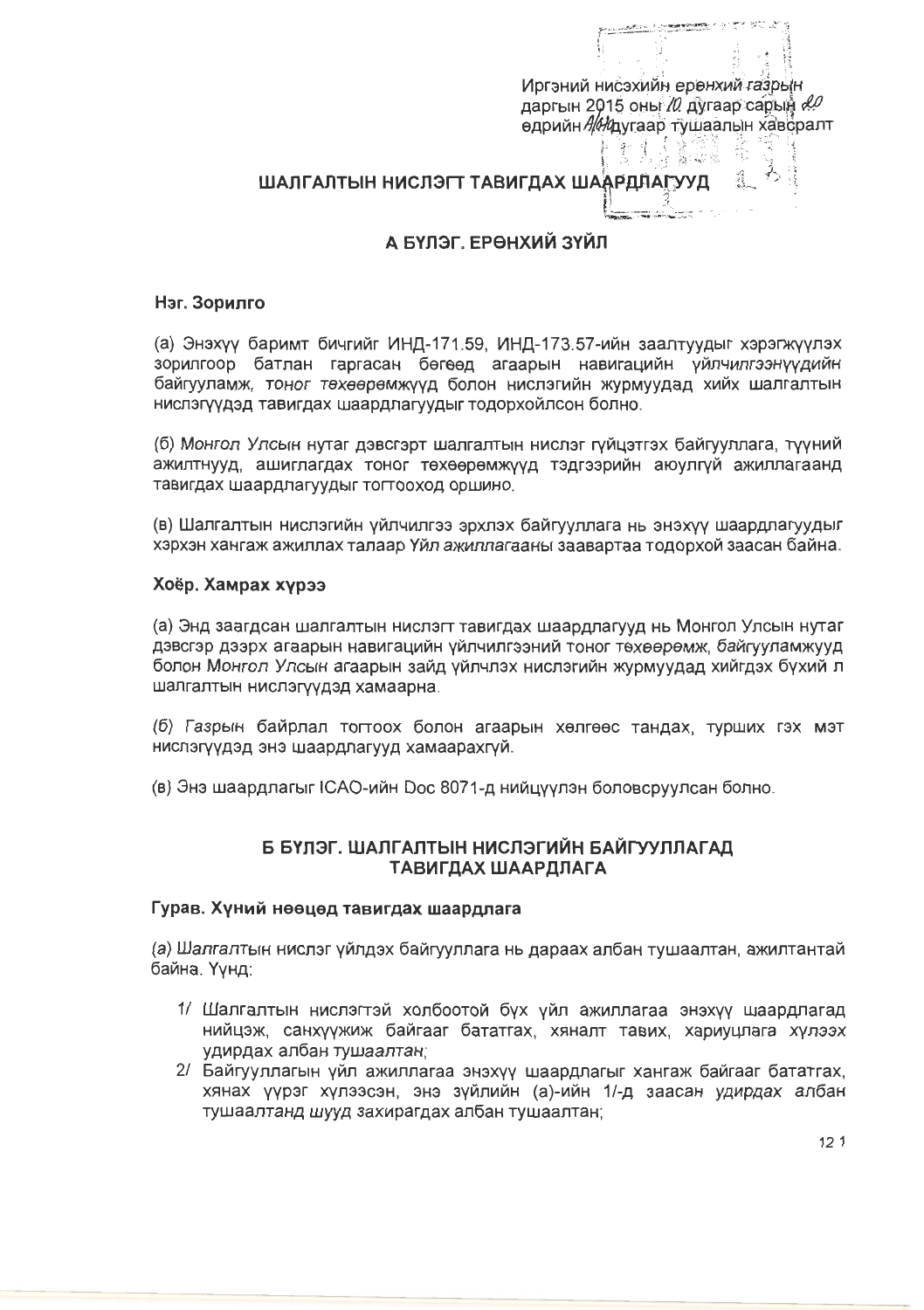3/ Байгууллага нь энэ зүйлийн (б)-д заагдсан журмын дагуу зохих сургалтад хамрагдсан ажилтантай байна.

(б) Шалгалтын нислэг үйлдэх байгууллага нь ICAO-ийн Doc 7192, Part E-2-т заасан стандартад нийцсэн дараах зүйлсийг багтаасан ажилтнуудын ур чадварыг үнэлэх, дадлагажуулах, хадгалах, эрх олгох журамтай байна. Үүнд:

1/ Ажилтнуудыг сонгон шалгаруулах, сургаж дадлагажуулах;

2/ Ажилтнуудын мэргэжлийн ур чадварыг хадгалах, дээшлүүлэх.

(в) Ажилтнуудын мэргэжил болон мэргэшлийн бэлтгэлийн талаар бүртгэл хөтлөх журамтай байна.

(г) Үйл ажиллагааны зааварт заагдсан шалгалтын нислэгийн ажилтнууд болон нислэгийн журмуудын шалгалтын нислэг, тэдгээртэй холбогдолтой үйл ажиллагааг хийж гүйцэтгэх ажилтнууд нь тухайн ажил үйлчилгээг гүйцэтгэхэд шаардагдах мэргэжил, дадлага туршлагатай байна.

(д) Шалгалтын нислэгийн байгууллага нь зөвхөн дараах шаардлагыг хангасан тохиолдолд шалгалтын нислэгийг хийж гүйцэтгэнэ. Үүнд:

- 1/ Тухайн шалгалтын нислэгээр шалгалт тохируулгыг хийж гүйцэтгэх бэлтгэгдсэн ажилтнуудтай байх;
- 2/ Тухайн систем, байгууламжийн шалгалт тохируулгыг хийж гүйцэтгэхэд шаардлагатай тоног төхөөрөмжтэй байх;
- 3/ ICAO-ийн Doc 8071 баримт бичгийн дагуу шалгалтын нислэгийн төрөл тус бүрээр боловсруулан гаргаж Шалгалтын нислэгийн байгууллагын Үйл ажиллагааны зааврын иж бурдэл, эсхүл Хавсралт болгон баталгаажүүлсан шалгалтын нислэгийн жүрмүүдтай байх;
- 4/ Нислэгийн журмын баталгаажуулалтын хувьд бэлтгэгдсэн ажилтнуудтай байх.

### Дөрөв. Техникийн ерөнхий шаардлага

(а) Шалгалтын нислэгийн тоног төхөөрөмж нь шалгагдах байгууламжуудын шаардлагатай хэмжигдэхүүнийг хэмжих боломжтой байна.

(б) Байгууллага нь дараах материалыг бүрдүүлж, бүртгэл үүсгэн, хяналтандаа байлгана. Үүнд:

- 1/ Шалгалтын нислэгийн тоног төхөөрөмжийн үйлдвэрлэгчээс гаргасан техникийн тодорхойлолтууд, техникийн өгөгдлүүд бүрдэл хэсэг тус бурээр:
- 2/ Шалгалтын нислэгийн аливаа тоног төхөөрөмжийг бүхэлд нь эсхүл бүрдэл хэсгийн тохиргоог өөрсдөө гүйцэтгэдэг бол түүнд ашиглагддаг тоног төхөөрөмжийн үйлдвэрлэгчээс гаргасан техникийн тодорхойлолтууд, техникийн өгөгдлүүд бүрдэл хэсэг тус бүрээр;
- 3/ Энэ зүйлийн 2/-т тодорхойлогдсон тоног төхөөрөмжийг тохируулах заавар, аргачлалууд;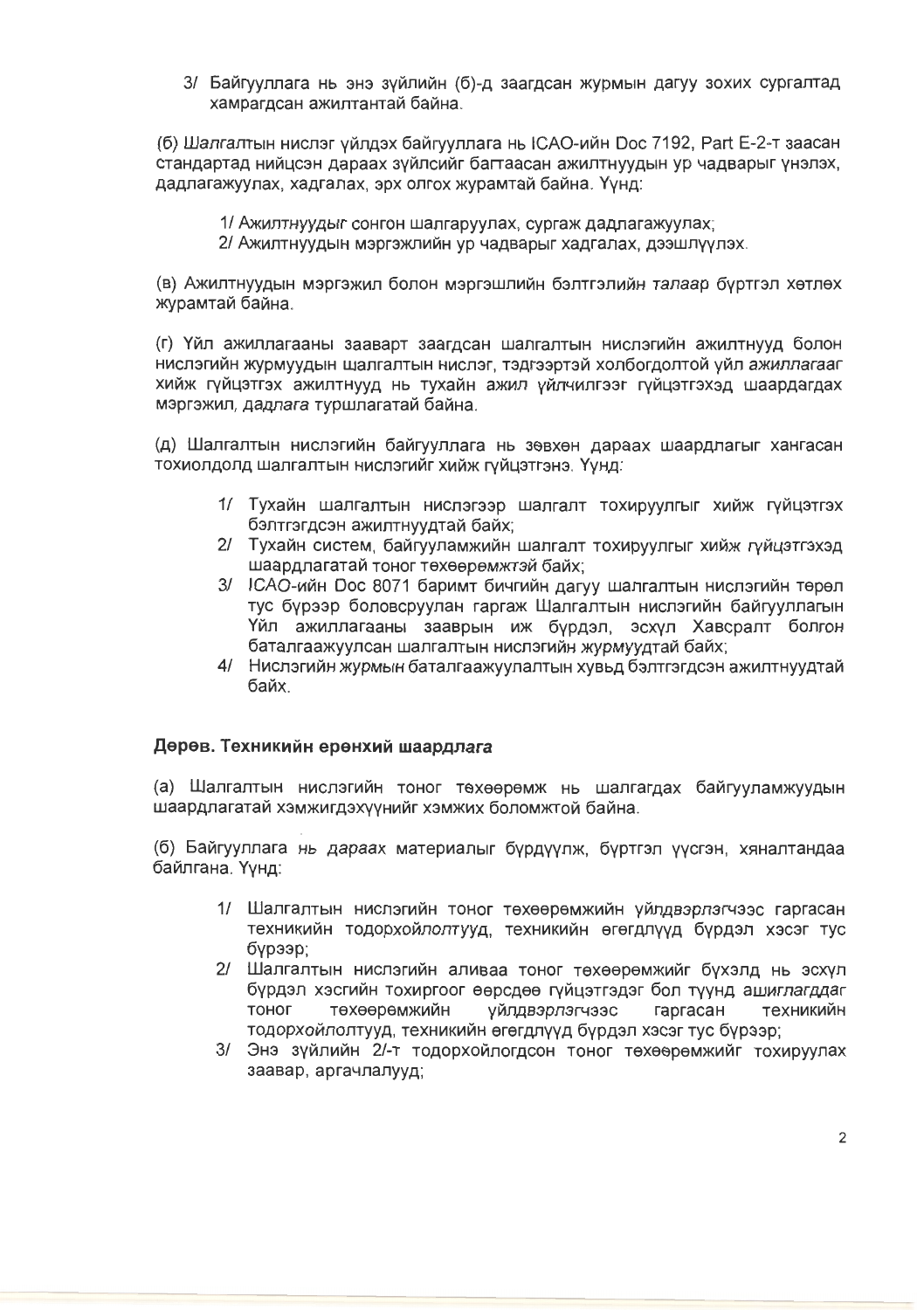- 4/ Шалгалтын нислэгийн тоног төхөөрөмжүүдийн агаарын хөлөгт суурилуулагдах зураг, дизайн ба чанар баталгаажуулалтын инженерийн дүгнэлт;
- 5/ Агаарын хөлөгт суурилуулагдах антеннуудын төрөл, тодорхойлолтууд ба байрлалууд:
- 6/ Хэмжилтийн тоног төхөөрөмжүүдэд ашиглагддаг програм хангамжийн ашиглалтын зааврууд.

(в) Шалгалтын нислэгийн тоног төхөөрөмжүүд болон агаарын хөлгийн тоног төхөөрөмжүүд хоорондоо нөлөөлөхгүй байгаад чанар баталгаажуулалтын инженер нь тухайн агаарын тээвэрлэгчийн аюулгуй ажиллагаа, чанар баталгаажуулалтын ажилтантай хамтран баталгаажуулна.

(г) Шалгалтын нислэгийн хэмжилт, шалгалтын тохиргооны иж бүрдэл төхөөрөмж нь агаарын хөлгийн байрлалыг тодорхойлж, бичлэг хийх боломжтой байна;

(д) Шалгалтын нислэгийн хэмжилт, шалгалтын тоног төхөөрөмж нь шалгагдаж буй тоног төхөөрөмжийн хэмжигдэж бүй өгөгдлийг бичиж, хадгалах төхөөрөмжтэй байна.

(е) Шалгалтын нислэгийн хэмжилт, шалгалтын тоног төхөөрөмж нь шалгагдаж буй навигацийн тоног төхөөрөмжийн дүүдлагыг сонсох тоноглолтой байна.

е) Бүх хэмжилтийн тоног төхөөрөмжүүд нь үндэсний болон олон үлсын холбогдох) стандартыг хангаж байгаад хяналт тавих аргачлалтай байх ба өгөгдлүүдийн буртгэлийг гаргасан байна.

## Тав. Агаарын хөлөг ба шалгалтын нислэгийн багт тавигдах шаардлага

(а) Шалгалтын нислэгт ашиглагдах агаарын хөлөг нь дараах шаардлагыг хангасан байна. Үүнд:

- 1/ Шалгалтын нислэг хийх агаарын хөлөг нь тухайн шалгалтын нислэгийг гүйцэтгэх чадвар бүхий нислэгийн чадамжтай байна;
- 2/ ИНЕГ-аас олгосон, эсхүл хүлээн зөвшөөрөгдөх агаарын хөлгийн гэрчилгээтэй байна:
- 3/ Шалгалтын нислэгийн тоног төхөөрөмжийг суурилуулах боломжтой байна:
- 4/ Шалгалтын нислэгийн хэмжилтийн тоног төхөөрөмж болон нэмэлт тоноглолуудыг суурилуулахад хангалттай зайтай байна;
- 5/ Шалгалтын нислэгийн хэмжилтийн тоног төхөөрөмж болон нэмэлт тоноглолуудыг хангах тогтвортой цахилгаан тэжээлийн эх үүсвэртэй байна:
- 6/ Агаарын хөлгийн радарын транспондерт үйлдвэрлэгчээс гаргасан техник үйлчилгээний хөтөлбөрийн дагуу баталгаажуулалт хийгдсэн байна:
- 7/ Шалгалтын нислэг гүйцэтгэх агаарын хөлөг нь автоматаар нислэг үйлдэх чадамжтай байна.
- (б) Шалгалтын нислэгийн баг нь дараах шаардлагыг хангасан байна. Үүнд: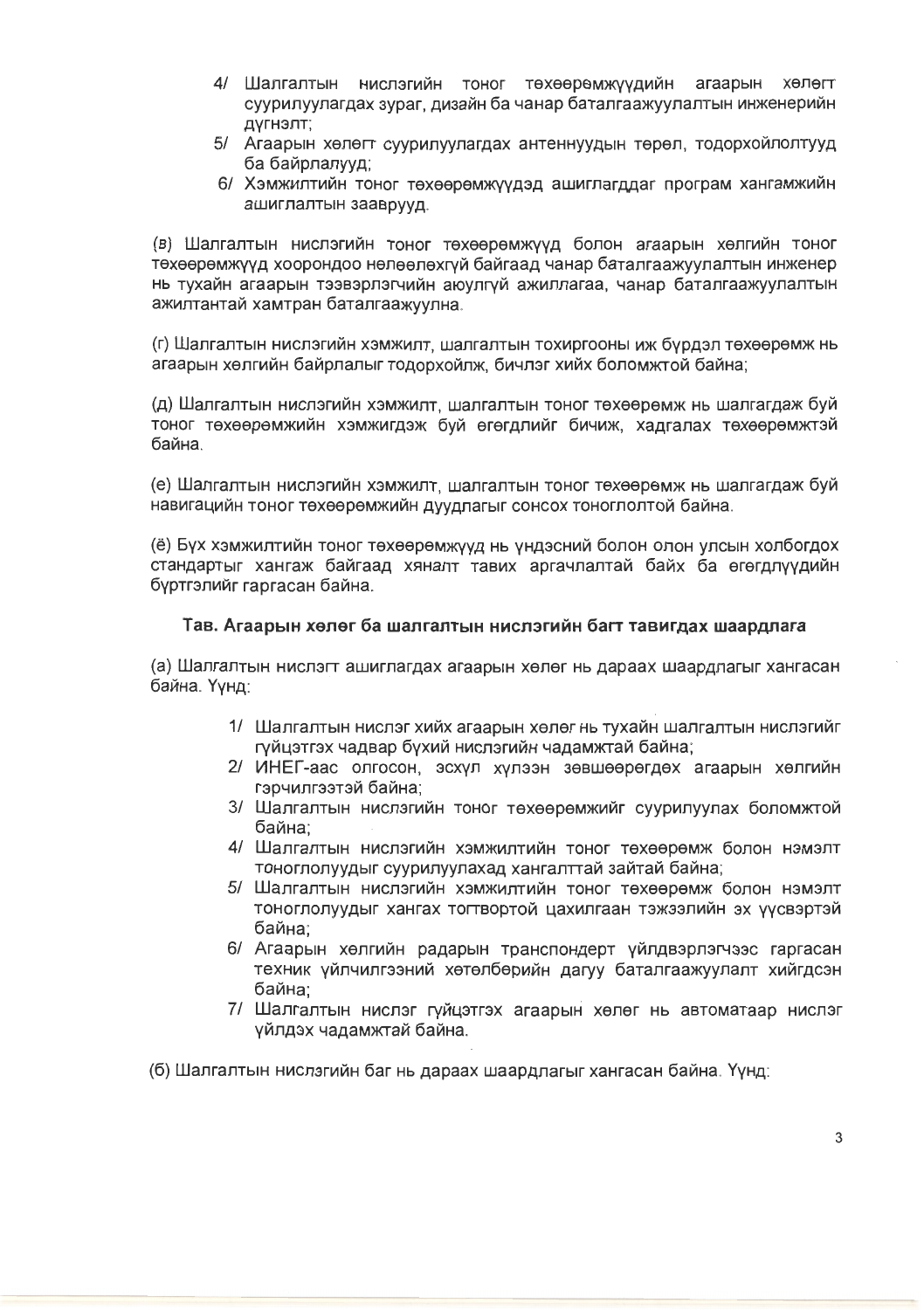1/ Шалгалтын нислэгийн баг нь 2 нисэгч, шалгалтын нислэгийн төрлөөс хамаарч нэг эсхүл 2 инженер техникийн ажилтанаас бүрдэнэ;

 $21$ Нислэгийн жүрмыг нислэгээр баталгаажуулах болон тоног техееремжийг нислэгээр шалгах нисэгч нь хэрэглэлийн нислэгийн эрх эзэмшсэн, 1500-аас дээш нислэгийн цагтай дадлага туршлагатай байна;

 $3/$ Хэрэглэлээр ойртолт үйлдэх нислэгийн журмыг нислэгээр баталгаажуулах нисэгч нь ICAO-ийн Doc 9906 /Quality Assurance Manual for Flight Procedure Design/, Volume VI / Flight Validation Pilot Training and Evaluation/ баримт бичгийн шаардлагын дагуу мэргэшсэн, дадлага туршлагатай байна;

4/ Шалгалтын нислэгийг гүйцэтгэх нисэгч нь ICAO-ийн Doc 8071 /Manual on testing of radio navigation aids/ Volume I / Testing of ground-based radio navigation systems/ баримт бичгийн шаардлагын дагуу мэргэшсэн, дадлага туршлагатай байна;

5/ Шалгалтын нислэгийн инженер нь ICAO-ийн Doc 7192, Part E-2-н дагуу сургалтад хамрагдсан. Doc 8071 / Manual on Testing of Radio Navigation Aids/ баримт бичигт заасны дагуу мэргэшсэн, дадлага туршлагатай байна,

## Зургаа. Тоног төхөөрөмжийн антенд тавигдах шаардлага

(а) Агаарын хөлөгт суурилуулагдсан шалгалтын нислэгийн тоног төхөөрөмжийн антеннууд нь дараах шаардлагыг хангасан байна. Үүнд:

- 1/ Навигацийн тоног төхөөрөмжийн сигнал нислэгийн ямар ч үед хаагдахгүй байрлалд суурилуулагдсан байх;
- 2/ Шалгалтын нислэгийн хэмжилт хийхэд сигналийн ямар нэгэн хазайлт үүсгэхгүй байх ба агаарын хөлгийн бие даасан байрлал тодорхойлох системд ямар нэгэн нөлөөлөл үүсгэхээргүй байхаар тус тус байрлуулсан байх;
- 3/ Сэнсний модуляц зөвшөөрөгдөх доод төвшингөөс бага байх байрлалд суурилагдсан байх.

### Долоо. Радио холбоо

(а) Байгууллага нь шалгалтын нислэгийн үед агаар-газар хоёр талын радио холбоонд ашиглах давтамжийн зөвшөөрлийг холбогдох эрх бүхий байгууллагаас авсан байна.

(б) Шалгалтын нислэгийн үед нисгэгч-нислэгийн удирдагчийн радио холбооны үйл ажиллагаанд саад учруулахгүй байх үүднээс шалгалт тохируулгын үйл ажиллагаанд ашиглах бие даасан радиостанцтай байна.

### Найм. Тоног төхөөрөмжийн ашиглалтын шаардлага

(а) Байгууллага нь шалгалтын нислэгийн тоног төхөөрөмжийн хяналт, тохируулга болон ашиглалтын үйл ажиллагааг тусгасан журмыг боловсруулж мөрдөнө.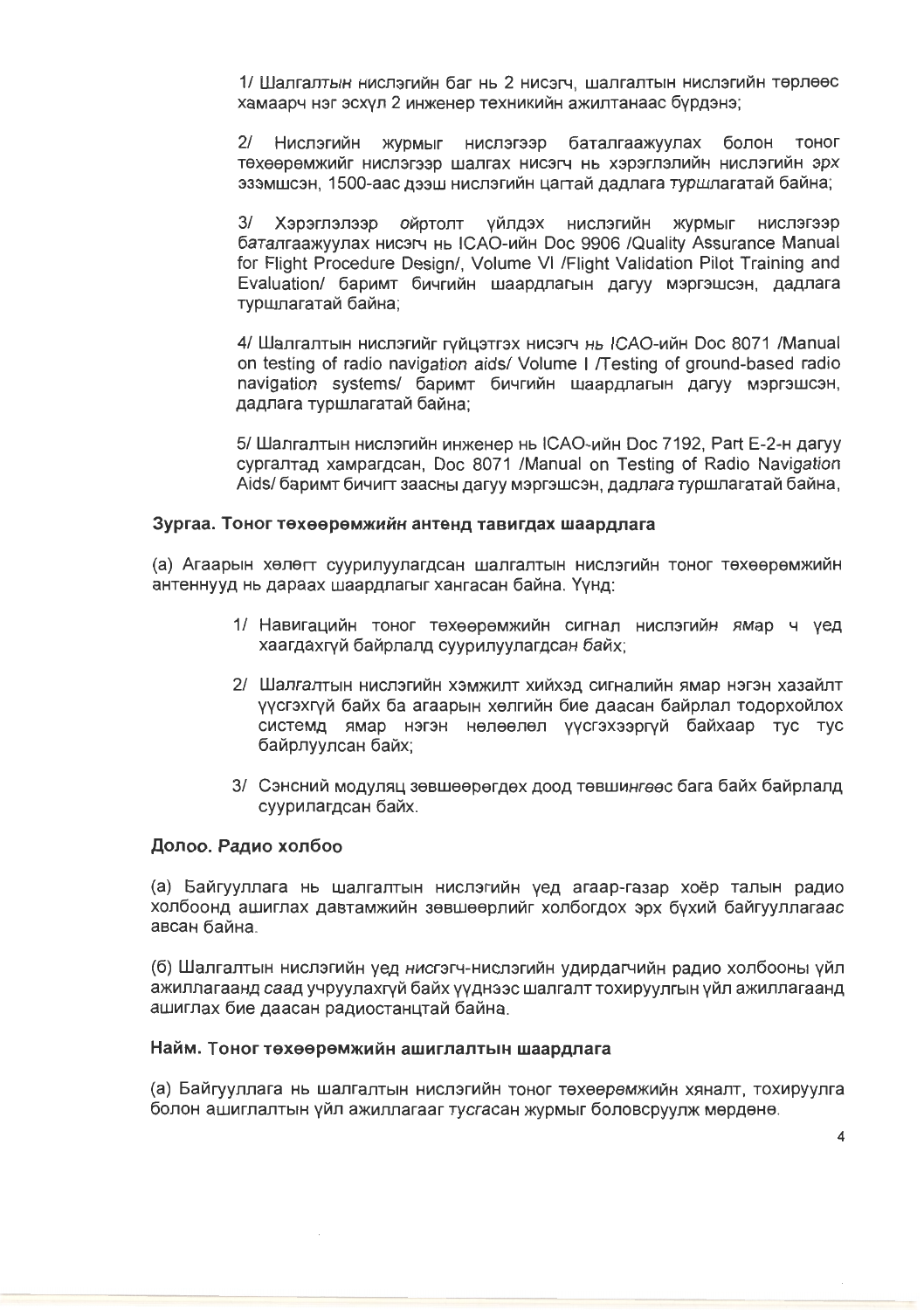(б) Энэ зуйлийн (а)-д заасан журмаар шалгалтын нислэгийн тоног төхөөрөмжүүд нь дараах шаардлагыг хангасан байна. Үүнд:

> 1/ Ашиглахаас өмнө, эсхүл тогтмол хуваарийн дагуу зохих стандартад нийцуулэн тохируулга хийгдсэн байна. Тохируулга хийсэн ундэслэлийг баримтжуулж тайлан. буртгэл уйлдэж хадгална:

> 2/ Шалгах техөөрөмж бур өөрийн тохируулгыг үзүүлэх индикатортай байх:

> 3/ Шалгалт тохиргоо, хэмжилтийн төхөөрөмжид дараах хяналтыг байнга тавина:

3.1. Тохируулгыг нь алдагдуулахгүй байхаар хамгаалагдсан байх;

3.2. Ашиглах, зөөх, хадгалж хамгаалах явцад нарийвчлал нь өөрчлөгдөхгүй байх:

(в) Хэрэв байгууламжийн хэмжилт тохиргооны шалгалтын нислэгийг холбогдох гэрээний дагуу бусад байгууллагын тоног төхөөрөмж ашиглан гүйцэтгэх бол тухайн төхөөрөмж нь энэ зүйлийн (б)-д заасан шаардлагыг хангасан байна.

(г) Шалгалтын нилэгийн байгууллага нь дараах бичиг баримтыг бурдуулсэн байх ба буртгэл хөтөлж хяналтандаа байлгана. Үүнд:

- 1/ Шалгалтын нислэгийн тоног төхөөрөмжүүдэд шаардлагатай сэлбэг, хэрэгслийг хяналтандаа байлгах журам;
- 2/ Шалгалтын нислэгийн тоног төхөөрөмжүүдэд гарсан гэмтэл, тэдгээрийг засварласан арга хэмжээ;
- 3/ Ашиглалт уйлчилгээний зааврууд;
- 4/ Төлөвлөгөөт тохиргоо, үйлчилгээ хийгдсэн байдал.

## В БҮЛЭГ. ШАЛГАЛТЫН НИСЛЭГИЙН ҮЙЛ АЖИЛЛАГААНД ТАВИГДАХ ШААРДЛАГА

### Ес. Үйл ажиллагааны журам

(а) Навигаци, ажиглалтын тоног төхөөрөмж, байгууламжуудын шалгалт, тохиргооны нислэгийг шалгалтын нислэгийн үйл ажиллагааны журмын дагуу гүйцэтгэнэ.

(б) Шалгалтын нислэгийн үйл ажиллагааны урьдчилсан төлөвлөлтийг тоног төхөөрөмж, байгууламжууд тус бүрээр нь ИНЕГ-ын даргаас хүлээн зөвшөөрсөн байна.

(в) Тоног төхөөрөмж, байгүүламжүүдын шалгалтын нислэгийн үйл ажиллагааны журам нь давтагдах бол ИНЕГ-ын даргаас зөвшөөрөл шаардахгүй байж болно.

### Арав. Нислэгийн цаг

(а) Шалгалтын нислэгийн цагийг тухайн байгууламж болон тоног төхөөрөмжийн тус бурээс хамаарч тогтоох ба дараах хэсгээс бурдэнэ.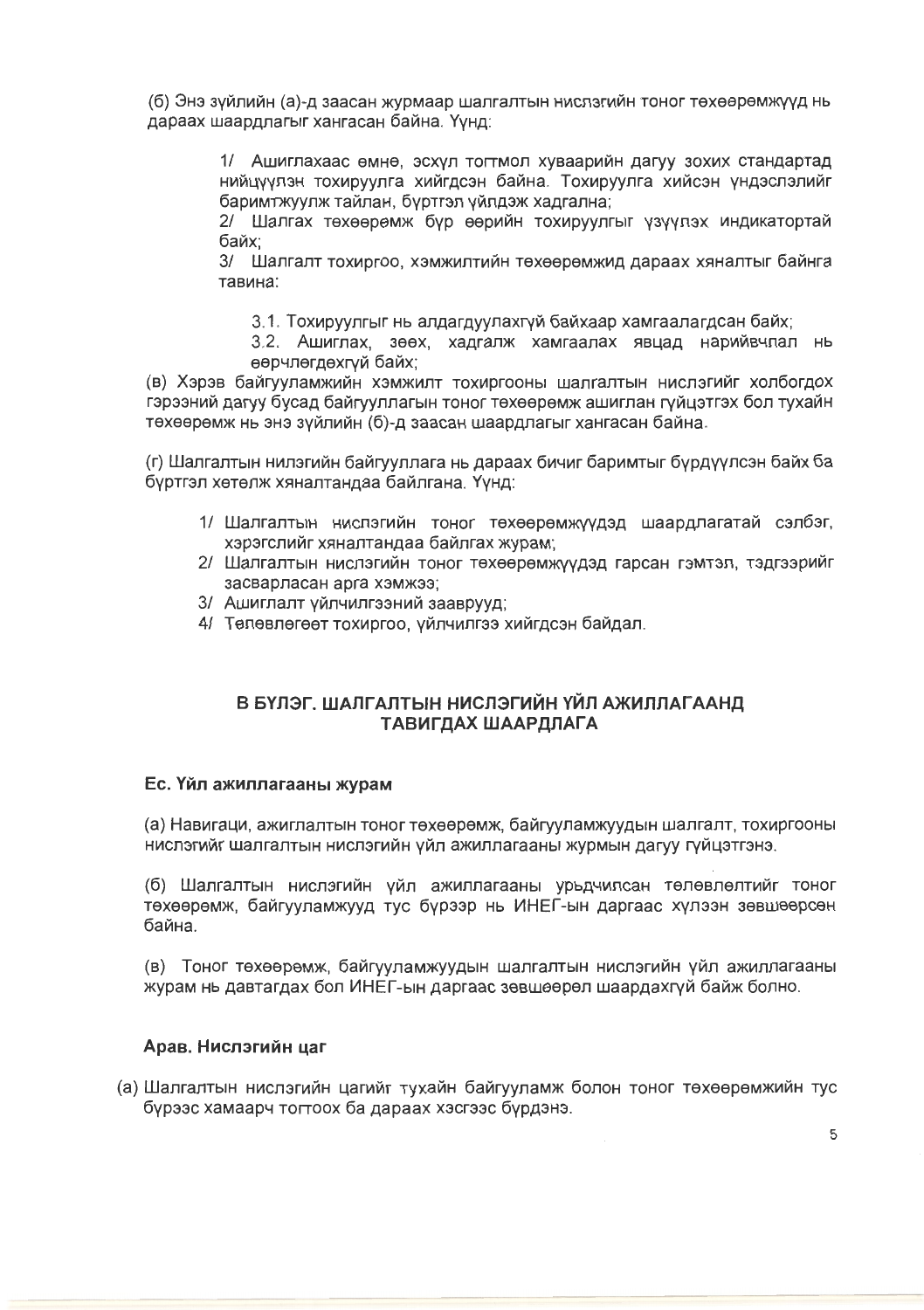1/ Шалгалтын нислэг хийх байгууламж хүрэх нислэгийн цаг (trip time);

2/ Тоног төхөөрөмжийн шалгалтын нислэгийн цаг:

(б) Шалгалтын нислэг уйлдэх агаарын хөлгийн хурд харилцан адилгүй байдаг тул тухайн байгууламж болон тоног төхөөрөмжийн тус бүрээс хамаарч зайн үтгыг **УНДЭСЛЭНЭ.** 

1/ Шалгалтын нислэг хийх байгууламж хүрэх зайг агаарын хөлгийн чиг шулуун нислэгийн хурдаар харьцуулж нислэгийн цагийг тооцно;

2/ Тоног төхөөрөмжийн шалгалтын нислэгийн цагийг агаарын хөлгийн чиг шулуун нислэгийн хурдын 60%-р тооцож нислэгийн цагийг тооцно;

3/ шалгалтын нислэгийг багцалсан (block) цагаар тооцно.

## Арван нэг. Шалгалтын нислэгийн төрөл

- (а) Дараах төрлийн шалгалтын нислэгүүд хийгдэнэ. Үүнд:
	- 1/ Хулээн авах шалгалтын нислэг. Агаарын навигацийн үйлчилгээний навигаци болон ажиглалтын тоног төхөөрөмж, байгууламжуудыг шинээр, эсхүл шилжүүлэн сүүрилүүлсан тохиолдолд техникийн тодорхойлолтоор тавигдсан шаардлагууд хангагдаж байгаа эсэхийг баталгаажуулах ууднээс энэ төрлийн шалгалтын нислэг заавал хийгдсэн байна.
	- 2/ Хуваарьт шалгалтын нислэг. ICAO-гийн стандарт, шаардлагууд хангагдаж байгааг баталгаажуулах үүднээс энэ шаардлагын 12-т заагдсан давтамжтайгаар навигаци болон ажиглалтын тоног техееремж. байгууламжуудад энэ төрлийн шалгалт, тохиргооны нислэг заавал хийгдсэн байна
	- 3/ Тусгай (захиалгат) шалгалтын нислэг. Навигаци болон ажиглалтын тоног төхөөрөмж, байгууламжуудын сигналын гаралтанд ямар нэгэн өөрчлөлт орохоор засвар, өөрчлөлт хийгдсэн, эсхүл нисгэгчийн мэдээллийн дагуу болон осол, зөрчлийн дараа баталгаажуулалт хийх үүднээс ашиглагч байгууллагаас хусэлт гаргасан эсхул, эрх бухий байгууллагаас шаардсан то
	- 4/ Тохиолдолд энэ төрлийн шалгалтын нислэг хийгдэнэ.

### Арван хоёр. Шалгалтын нислэгийн хуваарь, давтамж

(а) Шалгалтын нислэгийн хуваарийг тогтоохдоо дараах мэдээллүүдийг үндэслэнэ. Үүнд:

1/ ICAO-гоос гаргасан холбогдох мэдээлэл:

2/ Тухайн байгууламжийн найдвартай ажиллагааны холбогдох өгөгдлүүд:

3/ Тухайн байгууламжийн эсхүл ижил төрлийн байгууламжийн найдвартай ажиллагааны шалгагдсан мэдээлэл, тухайн байгууламжийн ажиллах орчны тогтвортой байдал.

(б) Шалгалтын нислэгийн хуваарийг ИНД-171-р гэрчилгээжсэн Агаарын навигацийн үйлчилгээний техникийн байгууллагын хүсэлтийг үндэслэн тогтоож, ИНЕГ-ын даргад мэдэгдэнэ.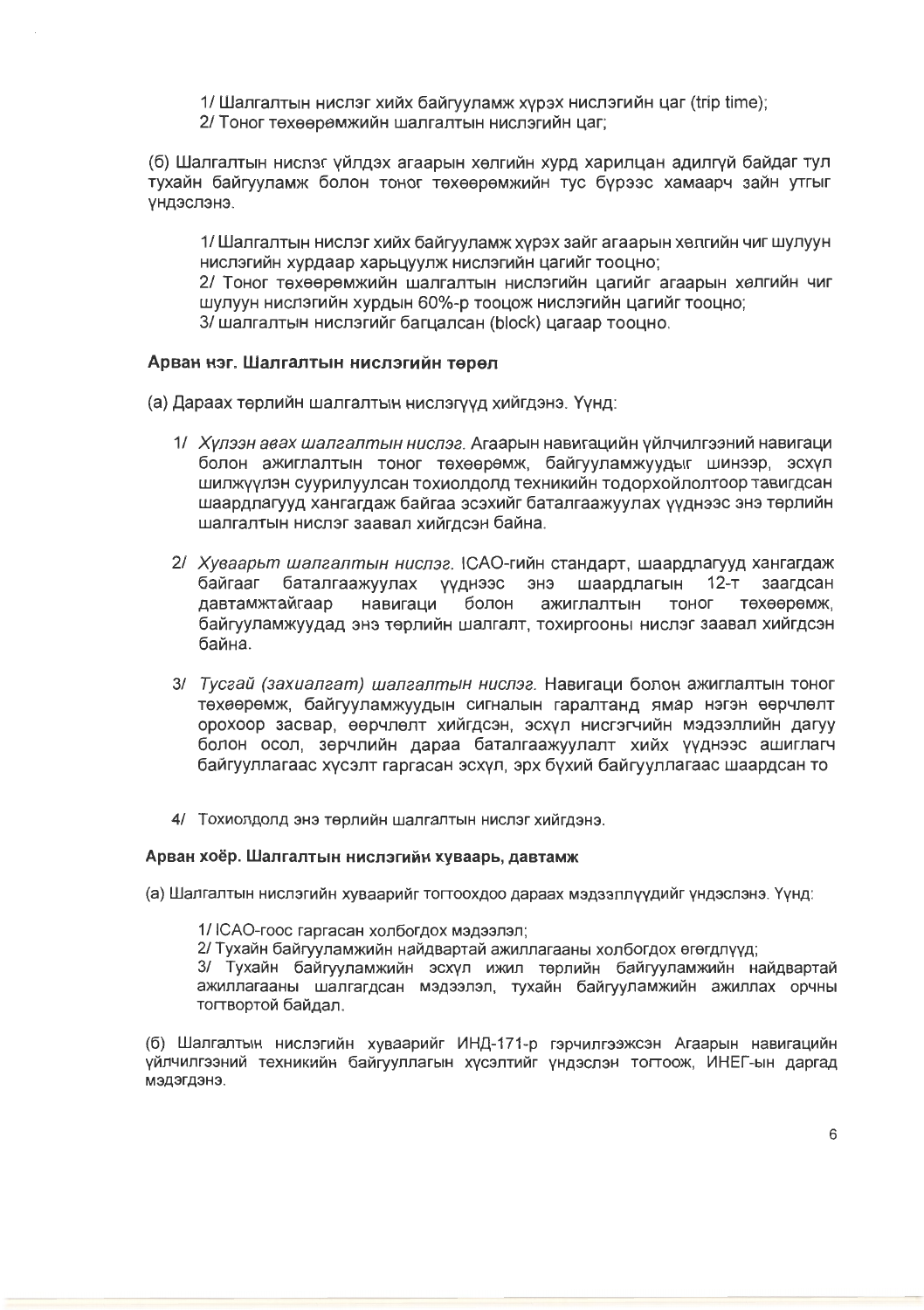(в) Навигаци, ажиглалтын тоног төхөөрөмж, байгууламжуудын шалгалт, тохиргооны нислэгийн хуваарийг гаргахдаа дараах давтамжийг үндэслэнэ. Үүнд:

| Тоног төхөөрөмж     | Давтамж                                    |
|---------------------|--------------------------------------------|
| <b>ILS</b>          | 12 сар хүртэл;                             |
| <b>SSR</b>          | тусгай (захиалгат);                        |
| <b>DVOR</b> enroute | $36$ cap;                                  |
| DVOR approach       | 12 сар хүртэл;                             |
| DME                 | хамт суурьлагдсан төхөөрөмжтэй<br>хавсарч; |
| <b>NDB</b>          | тусгай (захиалгат);                        |
| <b>AFL</b>          | <b>РАРІ гэрэлтэй хавсарч;</b>              |
| <b>PAPI</b>         | САТ I --ын хувьд 12 сар, бусад нь 24 сар;  |
| <b>COM</b>          | тусгай (захиалгат);                        |
| ADS-B, MLAT         | тусгай (захиалгат).                        |

(г) Шинээр суурилуулагдсан байгууламж, тоног төхөөрөмжийн удаах шалгалтын нислэгийн хуваарийг (в)-д зааснаас бага хугацаагаар тогтоож болно.

(д) Навигаци, ажиглалтын тоног төхөөрөмжийн найдвартай ажиллагаа (reliability), хэрэгцээ болон бэлэн байдлын (availability) узуулэлтээс хамаарч тоног төхөөрөмжийн ашиглалт хариуцсан байгуулагын хүсэлт, нислэгийн аюулгүй ажиллагааны байцаагчийн дүгнэлтэнд үндэслэн, шалгалтын нислэгийн давтамжийг ИНЕГ-ын дарга өөрчилж болно.

(е) Нислэгийн журмыг нислэгээр баталгаажуулахад дараах зарчмыг мөрдөнө. Үүнд:

1/ Шинээр зохиогдсон буюу өөрчлөлт орсон хэрэглэлийн нислэгийн журам нь ИНД-173.57 (б) болон ICAO Doc 9906 Vol V "Validation of Instrument Flight Procedure"-ийн 1.2.5-ын заалтуудад хамрагдах тохиолдолд нислэгээр баталгаажуулахгүй; 2/ Нислэгээр баталгаажуулах шийдвэрийг ИНЕГ-ын дарга гаргана.

#### Арван гурав. Шалгалтын нислэгийн өмнөх үйл ажиллагаа

(а) Шалгалтын нислэгийн өмнө дараах ажиллагаанууд заавал хийгдсэн байна. Үүнд:

- 1/ Шалгалтын нислэг хийгдэх тоног төхөөрөмжийн газрын хэмжилт хийгдэж, шаардлага хангах хэмжээнд тохиргоо хийгдсэн байх;
- 2/ Ашиглалт үйлчилгээ хариуцсан байгууллагаас шалгалтын нислэгийн үеийн тоног төхөөрөмжийн газрын хэмжилт, тохиргоо хийж гүйцэтгэх инженер техникийн ажилтнууд томилогдсон байх;
- 3/ Шалгалтын нислэгийн баг, нисэх бүрэлдэхүүн, нислэгийн удирдагч болон энэ шаардлагын 6.1.2-т заагдсан инженер техникийн ажилтнууд хамтран шалгалтын нислэгийн үйл ажиллагааг зохион байгуулах талаар нислэгийн өмнөх яриаг хийж баримтжуулсан байх:
- 4/ Тусгай шалгалтын нислэг гүйцэтгэх бол түүнд шаардлагатай мэдээллүүдийг цуглуулсан байх;
- 5/ Ашиглалт үйлчилгээ хариуцсан байгууллагаас шаардлагатай NOTAM мэдээг зарлуулсан байх;
- 6/ Шалгалтын нислэгийг гүйцэтгэх талаар холбогдох байгууллагуудтай зөвшилцсөн байх: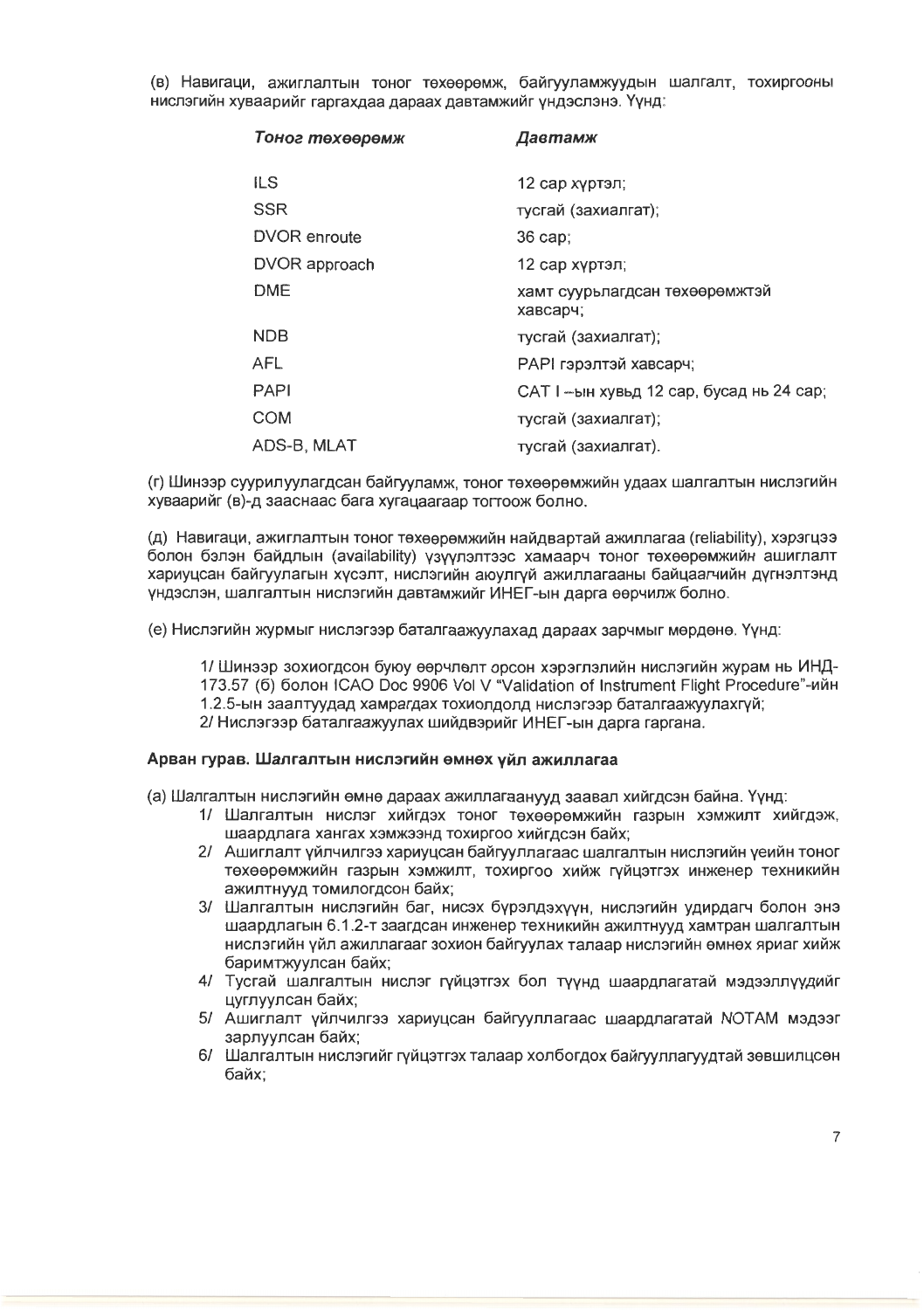#### Арван дөрөв. Шалгалтын нислэгийн үйл ажиллагаа

(а) Аливаа шалгалт тохиргооны нислэг нь энэхүү батлагдсан шалгалтын нислэгийн шаардлагын дагуу хийгдэнэ.

(б) Зориулалт, тус бүрээр нь шалгалтын нислэгийн журмыг ICAO-ийн Doc 8071 /Manual on Testing of Radio Navigation Aids/ баримт бичгийн дагуу боловсруулж, ИНЕГ-ын даргаар батлуулсан байна.

(в) Шалгалтын нислэгийн төрлөөс шалтгаалан хийгдэх хэмжилт тохиргоонууд нь өөр өөр байж болох ба шалгалтын нислэгийн жүрмүүдад тэдгээрийг тодорхойлсон байна.

(г) Шалгалтын нислэгийн гүйцэтгэхээс өмнө тухайн байгууламжийн газар дээрх хэмжилтийг ашиглагч байгууллагаас авсан байна.

(д) Шалгалтын нислэгийн үед Нислэгийн хөдөлгөөний үйлчилгээний байгууллага болон шалгалтын нислэгт оролцож буй газрын багуудтай үл ойлголцол үүсгэхгүй байх радио холбооны журамтай байна.

- (е) Шалгалтын нислэг үйлдэх баг нь дараах сэдвүүдээр сургалтад хамрагдсан байна. Үүнд:
	- 1/ Хэмжилт бүрт хийгдэх шалгалты нислэгийн төрлүүд;
	- 2/ Шалгалт тохиргоо хийгдэх байгууламж, тоног төхөөрөмжийн шалгалтын нислэгийн өмнөх газрын хэмжилт тохиргоо:
	- 3/ Агаарын хөлгийн байрлал тодорхойлоход шаардлагатай төхөөрөмжүүд;
	- 4/ Хэмжилтийн тоног төхөөрөмжийн ашиглалтын заавар;
	- 5/ Шалгалтын нислэгийн тайлан бэлтгэх заавар;
	- 6/ Бичлэг ба график боловсруулах заавар;
	- 7/ Шалгалт, тохиргооны нислэгийн үр дүнг үндэслэн тоног төхөөрөмжид ашиглалтанд тэнцэх гэрчилгээ олгох журам;
	- 8/ Шууд хэмжилтийн тоног төхөөрөмжөөс гарч буй үр дүнгээс өөрөөр тооцоолох аргачлалууд.

(ё) Шалгалтын нислэгийн байгууллага хэмжилт, шалгалт, тохиргоо хийж гүйцэтгэх шалгалтын нислэгийнхээ хуваарийг жилээр гаргасан байна.

(ж) Агаарын навигацийн үйлчилгээний байгууламжийн хэмжилт тохиргоог хийж гүйцэтгэх шалгалтын нислэгийн хуваарийг холбогдох тайлбарын хамт гаргасан байх ба шаардлагатай тохиолдолд эрх бүхий байгууллагаас нэмэлт тайлбар, нотолгоог шаардаж болно.

#### Арван тав. Шалгалтын нислэгийн дараах үйл ажиллагаа

(а) Шалгалтын нислэгийн дараа дараах ажиллагаанууд хийгдсэн байна. Үүнд:

- 1/ Шалгалтын нислэгийн баг нь шалгалт тохиргооны нислэгийн тайлангуудыг боловсруулан гаргаж ИНЕГ-ын даргад хүргэнэ.
- 2/ Шалгалтын нислэгийн тайланд заагдсаны дагуу ашиглалт үйлчилгээ хариуцсан байгууллага нь шаардлагатай арга хэмжээнүүдийг авна.
- 3/ Хэрвээ байгууламж, тоног төхөөрөмжийн үзүүлэлтэнд ноцтой өөрчлөлт гарсан бол ашиглалт үйлчилгээ хариуцсан байгууллагаас NOTAM мэдээ зарлуулах ажиллагааг зохион байгуулна.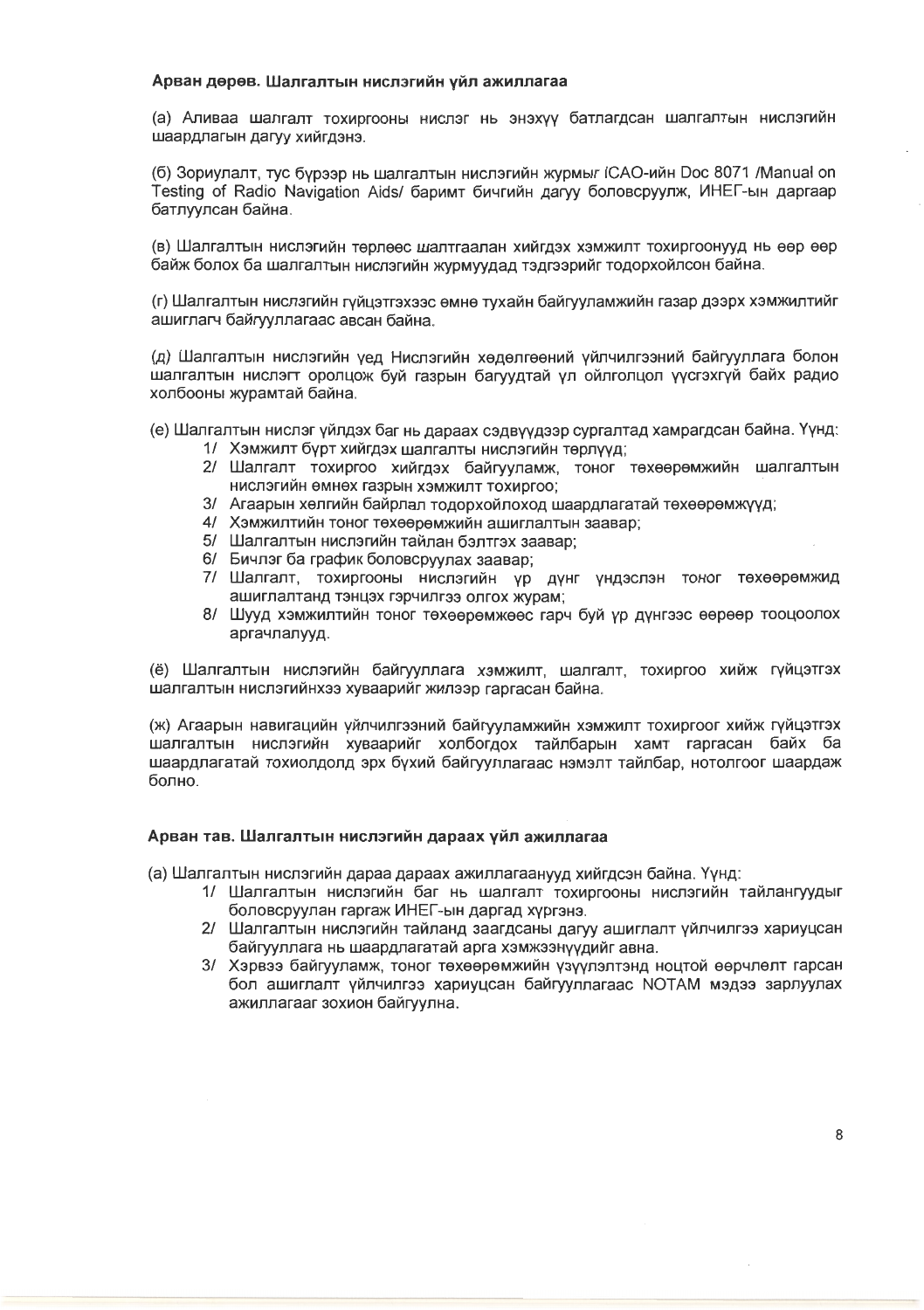## Г БҮЛЭГ. ШАЛГАЛТЫН НИСЛЭГИЙН ТАЙЛАН. БИЧЛЭГ БА ГРАФИКУУД

#### Арван зургаа. Шалгалтын нислэгийн тайлан

(а) Шалгалтын нислэгийн тайланг Байгууллагын үйл ажиллагааны зааврын хавсралтаар батлагдсан маягтын дагуу гаргана. Энэхүү тайланд дараах мэдээллүүдийг түсгасан байна. Үүнд:

- 1/ Байгууламж, тоног төхөөрөмжийн нэр, дуудлага:
- 2/ Үйл ажиллагааны төрөл:
- 3/ Orhoo:
- 4/ Тайлангийн дугаар /тайлангийн дугаар нь дахин давтагдахааргүй байна/;
- 5/ Шалгалтын нислэгийн төрөл:
- 6/ Агаарын хөлгийн буртгэлийн дугаар:
- 7/ Шалгалтын нислэг хийгдсэн байгууламж, тоног төхөөрөмжийн уйлдвэрлэгчээс олгосон төрөл:
- 8/ Шалгалтын нислэгт оролцсон бүх ажилтнуудын нэрс, албан тушаал;
- 9/ Хийгдсэн бүх хэмжилтийн утгууд;
- 10/ Хавсралт материалуудын товч мэдээллүүд:
- 11/ Байгууламж, тоног төхөөрөмжийн тохиргоог хийж гүйцэтгэхийн тулд хийсэн нэмэлт нислэгүүдийн мэдээллүүд;
- 12/ Байгууламж, тоног төхөөрөмжийн ажиллагааны талаарх агаарын хөлгийн даргын селпену
- 13/ Байгууламж, тоног төхөөрөмжийн ажиллагааны талаарх шалгалтын нислэгийн шалгагч инженерийн үнэлгээ, дүгнэлт;
- 14/ Яаралтай арга хэмжээ авах шаардлагатай дүтагдлын талаарх дэлгэрэнгүй пепеедем
- 15/ Шаардлагад нийцэх, эсхүл үл нийцэх талаарх үнэлгээ;
- 16/ Шалгагч инженерүүдийн гарын үсэг;
- 17/ Нисгэгчийн гарын үсэг;
- 18/Шалгалтын нислэгийн тайланг баталгаажуулсан эрх бүхий албан түшаалтны гарын үсэг.

### Арван долоо. Бичлэг ба графикууд

(б) Шалгалтын нислэгийн тайланд шалгалтын нислэгийн үр дүнг харуулсан бичлэг болон графикийг хавсаргахдаа хэмжилтийн утгууд зөвшөөрөгдөх хэмжээнд байгаа эсэх нь харагдахаар хуваарьтай хийгдсэн байна.

(в) Бичлэгүүд болон графикийг байгуулахад ашиглагдсан түүхий өгөгдлүүд нь дахин боловсруулах боломжтой байхаар хадгалагдсан байна.

(г) Бичлэгийн хувьд хэмжилт хийгдсэн хугацаа болон агаарын хөлгийн байрлалтай уялдсан байхаар тэмдэглэгдсэн байна.

- (д) Бичлэг болон график бүрт дараах мэдээллийг зайлшгүй оруулсан байна. Үүнд:
	- 1/ Индексжүүлсэн дугаар;
	- 2/ Orhoo:
	- 3/ Шалгалтын нислэгийн төрлийн тодорхойлолт;
	- 4/ Нисэх буудлын нэр;
	- 5/ Шалгалтын нислэг хийсэн байгууламж, тоног төхөөрөмжийн дуудлага.

(e) Шалгалтын нислэгийн бэлтгэл ажил, шалгалтын нислэгийн үе, шалгалтын нислэгийн дараах хийгдсэн ажиллагаануудыг баримтжуулж, 2 жилээс доошгуй хугацаагаар хадгална.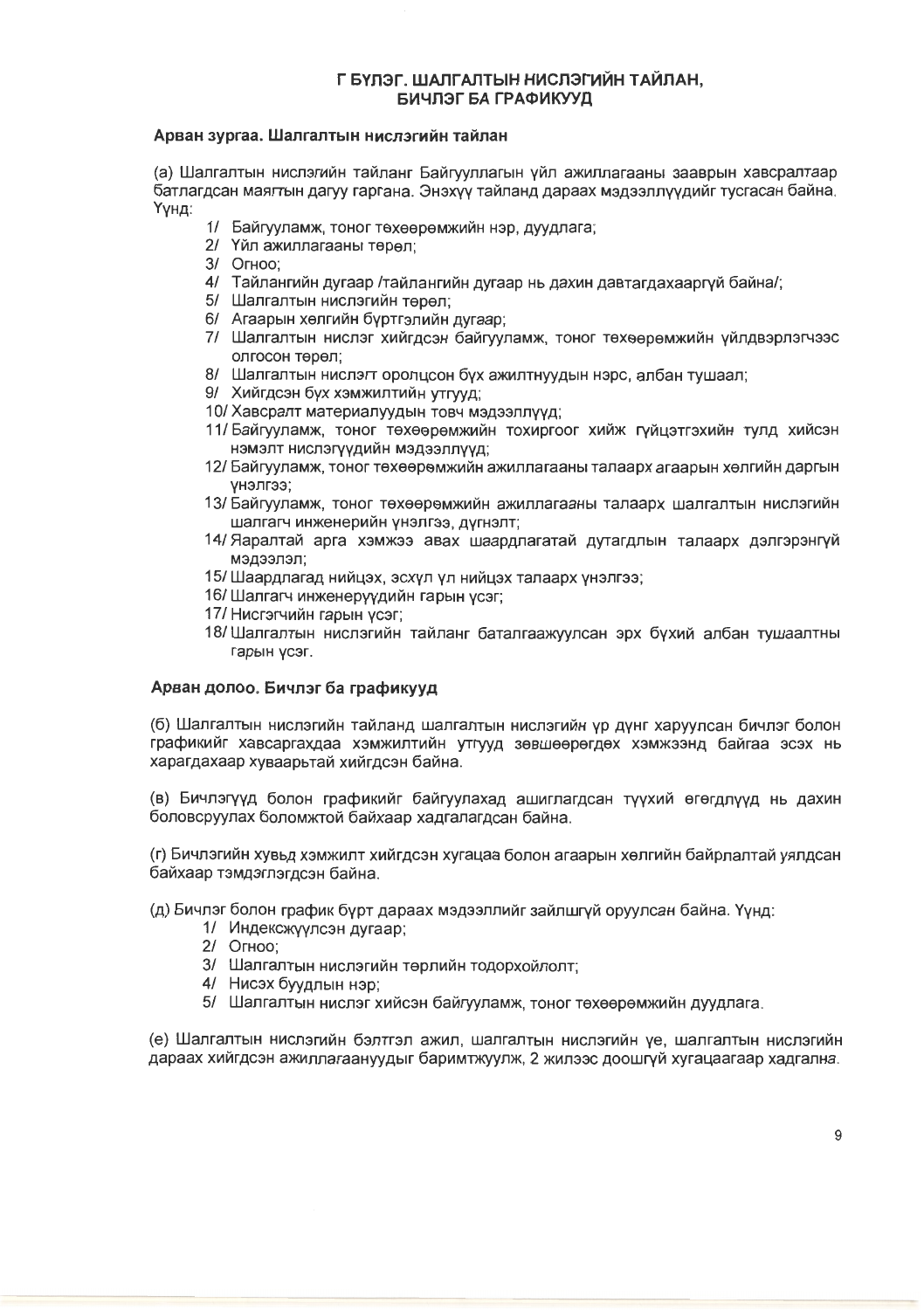(ё) Шалгалтын нислэгийн тайлан, тэдгээрт ашиглагдсан өгөгдлүүд, бичлэг, графикуудыг тухайн тоног төхөөрөмжийг нислэгийн уйл ажиллагаанд ашиглахыг зогсоох хүртэлх хугацаагаар хадгална.

#### Д БҮЛЭГ, ШАЛГАЛТЫН НИСЛЭГИЙН БАЙГУУЛЛАГЫН ДОТООД ЧАНАР БАТАЛГААЖУУЛАЛТ БА ҮЙЛ АЖИЛЛАГААНЫ ЗААВАРТ ТАВИГДАХ ШААРДЛАГА

#### Арван найм. Дотоод чанар баталгаажуулалт

(а) Байгууллага нь энэ баримт бичигт тусгагдсан үйл ажиллагааг хэрэгжүүлэх шат бүрт чанарын удирдлага гуйцэтгэхэд шаардлагатай журам, уйл явц, нөөцийг багтаасан, зөв зохион байгуулалттай чанарын тогтолцоог нэвтрүүлсэн байна.

(б) Байгууллагын чанарын тогтолцооны хэрэгжилтийг аудитаар тогтоох ба залруулах шаардлагатай ул тохирол илэрвэл түүний шалтгааныг тогтоож, зохих арга хэмжээг авна.

(в) Аудитын бух дугнэлт болон ул тохирлыг залруулах арга хэмжээнууд нь баримттай, зохих буртгэлтэй байна.

(г) Чанарын удирдлагын тогтолцооны баримт бичгүүдэд дараах үйл ажиллагаа, мэдээллийг тусгасан байна. Үүнд:

- 1/ Байгууллагын үйл ажиллагааны чанарын бодлого, зорилтууд;
- 2/ Илруулсэн ул тохиролд дун шинжилгээ хийх болон илэрсэн ул тохиролын шалтгааныг тогтоох, залруулах ажиллагааны журам
- 3/ Байгууллага болон ажилтнуудын аюулгүй ажиллагаанд хамааралтай хариуцлагууд;
- 4/ Дотоод аудит шалгалтын үйл ажиллагаа;
- 5/ Аюулгүй ажиллагаанд хамааралтай мэдээлэх үйл ажиллагаа;
- 6/ Шалгалтын нислэгүүд зааврын дагуу хийгдэж байгаад тавигдах хяналтын үйл ажиллагаа:
- 7/ Үйлчилгээнд байгаа болон болзошгүй аюул эрсдлийг тодорхойлох, үнэлэх, хянах ба урьдчилан сэргийлэх ажиллагааны журам:
- 8/ Энэ баримт бичгийн дагуу чанарын удирдлагын тогтолцооны нийцтэй, үр дүнтэй байдлыг бататгах удирдлагын дүн шинжилгээний журам
- 9/ Дотоод нэгжийн болон хамтран ажилладаг бусад алба салбаруудтай чанарын удирдлагын талаар харилцах үйл ажиллагаа зэргийг багтаасан байна.

(д) Байгууллага нь аюулгүй ажиллагааны удирдлагын тогтолцоог хяналтандаа байлгах бөгөөд түүний үр дүнг дээшлүүлж, шаардлагатай тохиолдолд аюулгүй ажиллагааг хангаж, бататгах зорилгоор холбогдох өөрчлөлтийг хийнэ.

(е) Чанар, хангалт хариуцсан ажилтан нь шалгалтын үйл ажиллагааны талаар байгууллагын удирдах албан түшаалтантай шууд харьцана.

#### Арван ес. Үйл ажиллагааны зааварт тавигдах шаардлага

(а) Шалгалтын нислэгийн үйл ажиллагааны зааврыг эрх бүхий байгууллагаар хянуулж, баталгаажуулагдсан байна.

(б) Байгууллагын Үйл ажиллагааны зааварт дараах мэдээллүүдийг тусгасан байна. Үүнд:

- 1/ Байгууллагын нэрийн өмнөөс үүрэг хүлээсэн удирдах албан тушаалтан нь дараах үүргийг хүлээхээ баталгаажуулж, аюулгүй ажиллагааны Батламж гаргасан байна. Үүнд:
	- 1.1. Үйл ажиллагааны заавар нь энэхүү баримт бичигт заасан шаардлагыг хангасан; ба